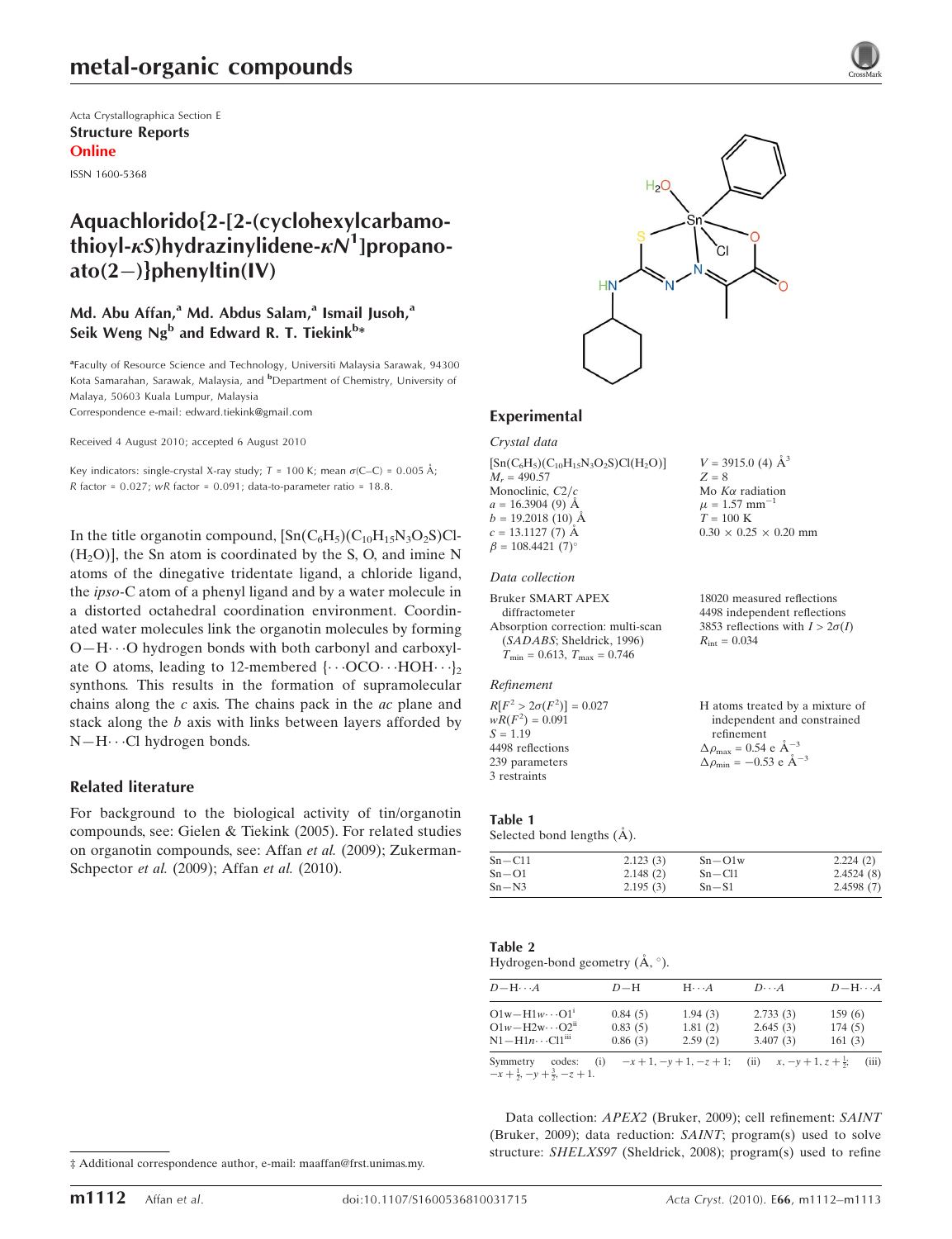structure: SHELXL97 (Sheldrick, 2008); molecular graphics: ORTEP-3 (Farrugia, 1997) and DIAMOND (Brandenburg, 2006); software used to prepare material for publication: *publCIF* (Westrip, 2010).

This work was financially supported by the Ministry of Science Technology and Innovation (MOSTI) under a research grant (No. 06–01-09-SF0046). The authors would like to thank Universiti Malaysia Sarawak (UNIMAS) for the facilities to carry out the research work and the University of Malaya for support of the crystallographic facility.

Supplementary data and figures for this paper are available from the IUCr electronic archives (Reference: LH5114).

#### References

- [Affan, M. A., Sam, N. B., Ahmad, F. B. & Tiekink, E. R. T. \(2010\).](https://scripts.iucr.org/cgi-bin/cr.cgi?rm=pdfbb&cnor=lh5114&bbid=BB1) Acta Cryst. E66[, m924.](https://scripts.iucr.org/cgi-bin/cr.cgi?rm=pdfbb&cnor=lh5114&bbid=BB1)
- [Affan, M. A., Wan Foo, S., Jusoh, I., Hanapi, S. & Tiekink, E. R. T. \(2009\).](https://scripts.iucr.org/cgi-bin/cr.cgi?rm=pdfbb&cnor=lh5114&bbid=BB2) [Inorg. Chim. Acta](https://scripts.iucr.org/cgi-bin/cr.cgi?rm=pdfbb&cnor=lh5114&bbid=BB2), 362, 5031–5037.
- Brandenburg, K. (2006). DIAMOND[. Crystal Impact GbR, Bonn, Germany.](https://scripts.iucr.org/cgi-bin/cr.cgi?rm=pdfbb&cnor=lh5114&bbid=BB3) Bruker (2009). APEX2 and SAINT[. Bruker AXS Inc., Madison, Wisconsin,](https://scripts.iucr.org/cgi-bin/cr.cgi?rm=pdfbb&cnor=lh5114&bbid=BB4) [USA.](https://scripts.iucr.org/cgi-bin/cr.cgi?rm=pdfbb&cnor=lh5114&bbid=BB4)
- [Farrugia, L. J. \(1997\).](https://scripts.iucr.org/cgi-bin/cr.cgi?rm=pdfbb&cnor=lh5114&bbid=BB5) J. Appl. Cryst. 30, 565.
- [Gielen, M. & Tiekink, E. R. T. \(2005\). Editors.](https://scripts.iucr.org/cgi-bin/cr.cgi?rm=pdfbb&cnor=lh5114&bbid=BB6) Metallotherapeutic Drugs and [Metal- Based Diagnostic Agents: The Use of Metals in Medicine](https://scripts.iucr.org/cgi-bin/cr.cgi?rm=pdfbb&cnor=lh5114&bbid=BB6), pp. 421–439. [Chichester: John Wiley & Sons.](https://scripts.iucr.org/cgi-bin/cr.cgi?rm=pdfbb&cnor=lh5114&bbid=BB6)
- Sheldrick, G. M. (1996). SADABS. University of Göttingen, Germany.
- [Sheldrick, G. M. \(2008\).](https://scripts.iucr.org/cgi-bin/cr.cgi?rm=pdfbb&cnor=lh5114&bbid=BB8) Acta Cryst. A64, 112–122.
- [Westrip, S. P. \(2010\).](https://scripts.iucr.org/cgi-bin/cr.cgi?rm=pdfbb&cnor=lh5114&bbid=BB9) J. Appl. Cryst. 43, 920–925.
- [Zukerman-Schpector, J., Affan, M. A., Foo, S. W. & Tiekink, E. R. T. \(2009\).](https://scripts.iucr.org/cgi-bin/cr.cgi?rm=pdfbb&cnor=lh5114&bbid=BB10) [Acta Cryst.](https://scripts.iucr.org/cgi-bin/cr.cgi?rm=pdfbb&cnor=lh5114&bbid=BB10) E65, o2951.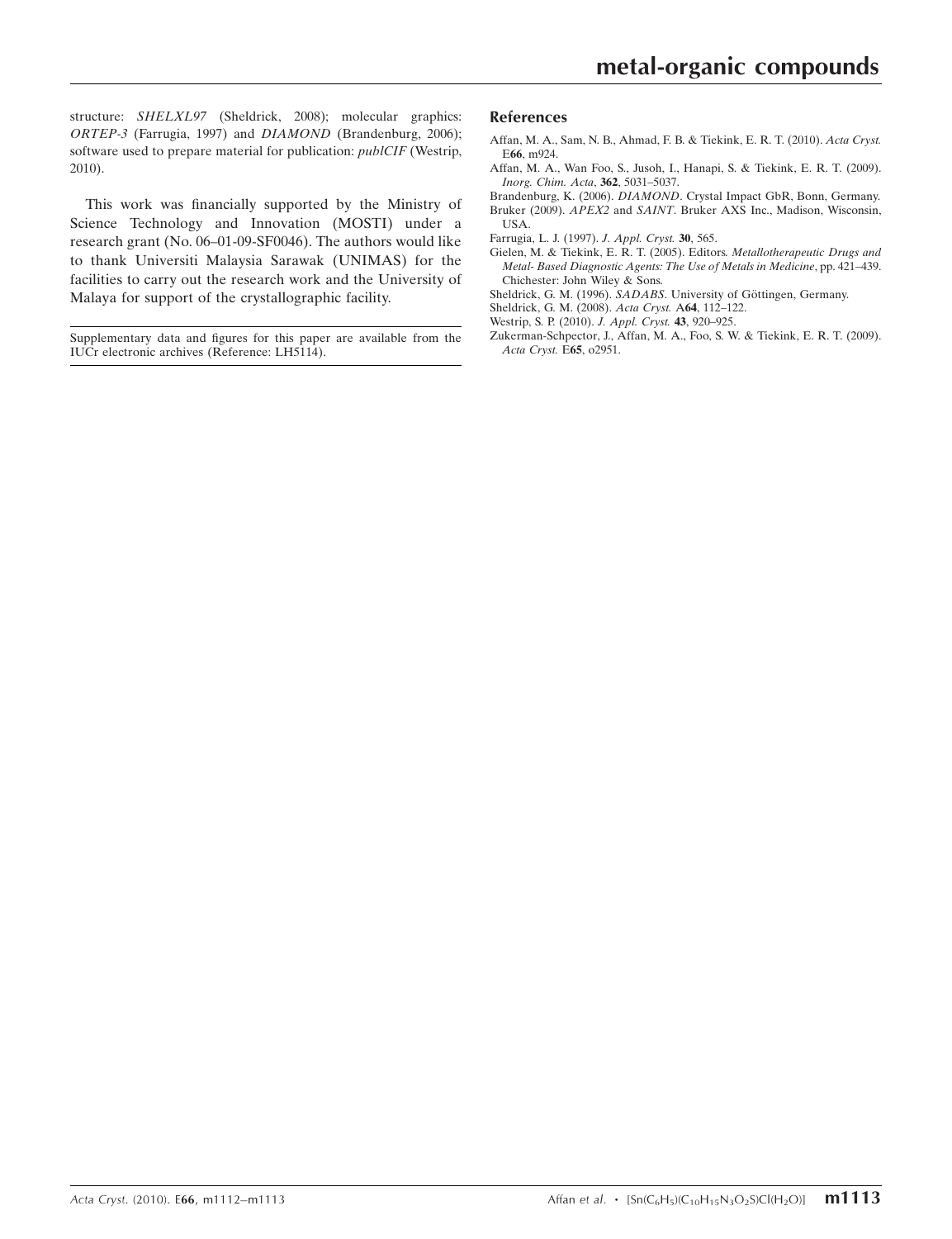# **supporting information**

*Acta Cryst.* (2010). E**66**, m1112–m1113 [https://doi.org/10.1107/S1600536810031715]

## **Aquachlorido{2-[2-(cyclohexylcarbamothioyl-***κS***)hydrazinylidene-***κN***<sup>1</sup> ]propanoato(2−)}phenyltin(IV)**

## **Md. Abu Affan, Md. Abdus Salam, Ismail Jusoh, Seik Weng Ng and Edward R. T. Tiekink**

### **S1. Comment**

Organotin compounds continue to attract considerable owing to the wide variety of biological properties (Gielen  $\&$ Tiekink, 2005). In continuation of our work in this area (Affan *et al.*, 2009; Zukerman-Schpector *et al.*, 2009; Affan *et al.* 2010), the title organotin compound, (I), was synthesized and structurally characterized.

The Sn atom is coordinated *via* the S, O, and imine-N atoms of the dinegative tridentate ligand, thereby forming two planar five-membered chelate rings. The distorted CC*l*NO2S octahedral coordination geometry is completed by an aqua ligand, a chloride atom, and the *ipso*-C atom of the phenyl group, Table 1. The greatest distortion from the ideal octahedral geometry is found in the O1–Sn–S1 angle of 153.73 (6)  $^{\circ}$ , a feature which arises due to the restricted bite distances of the chelate rings.

The most notable feature of the crystal packing is the formation of O–H···O and N–H···Cl hydrogen bonds, Table 1. The water molecule hydrogen bonds to a carbonyl-O of one molecule and a carboxyl-O of another. Two-fold symmetry leads to the formation of a 12-membered  $\{\cdots$ OCO $\cdots$ HOH $\cdots$ }<sub>2</sub> synthon and the formation of a supramolecular chain along the *c* axis, Fig. 2. The chains pack in the *ac* plane and stack along the *b* axis with the primary interactions between successive layers being hydrogen bonds of the type N–H···Cl, Fig. 3.

### **S2. Experimental**

The pyruvic acid cyclohexyl thiosemicarbazone ligand (0.243 g, 1.0 mmol) was dissolved in dry methanol (10 ml) in a Schlenk apparatus under a purified dry nitrogen atmosphere. Phenyltin(IV) trichloride (0.302 g, 1.0 mmol) dissolved in absolute methanol (10 ml) was added drop-wise. The resulting mixture was refluxed for 5 h. The resulting solid was filtered and dried *in vacuo* over silica gel. Re-crystallization was by slow evaporation of its methanol solution yielded light-brown crystals of (I). Yield 0.43 g, 78%: *M*.pt.: 477–479 K. Anal. Calc. for C<sub>16</sub>H<sub>22</sub>ClN<sub>3</sub>O<sub>3</sub>SSn: C, 39.17; H, 4.52; N, 8.56%. Found: C, 39.16; H, 4.50; N, 8.54%

#### **S3. Refinement**

Carbon-bound H-atoms were placed in calculated positions (C—H 0.95 to 1.00 Å) and were included in the refinement in the riding model approximation, with *U*iso(H) set to 1.2 to 1.5*U*eq(C). The O– and N-bound H-atoms were located in a difference Fourier map, and was refined with distance restraints of O–H =  $0.84 \pm 0.01$  Å and N–H =  $0.86 \pm 0.01$  Å; the  $U_{iso}$ values were freely refined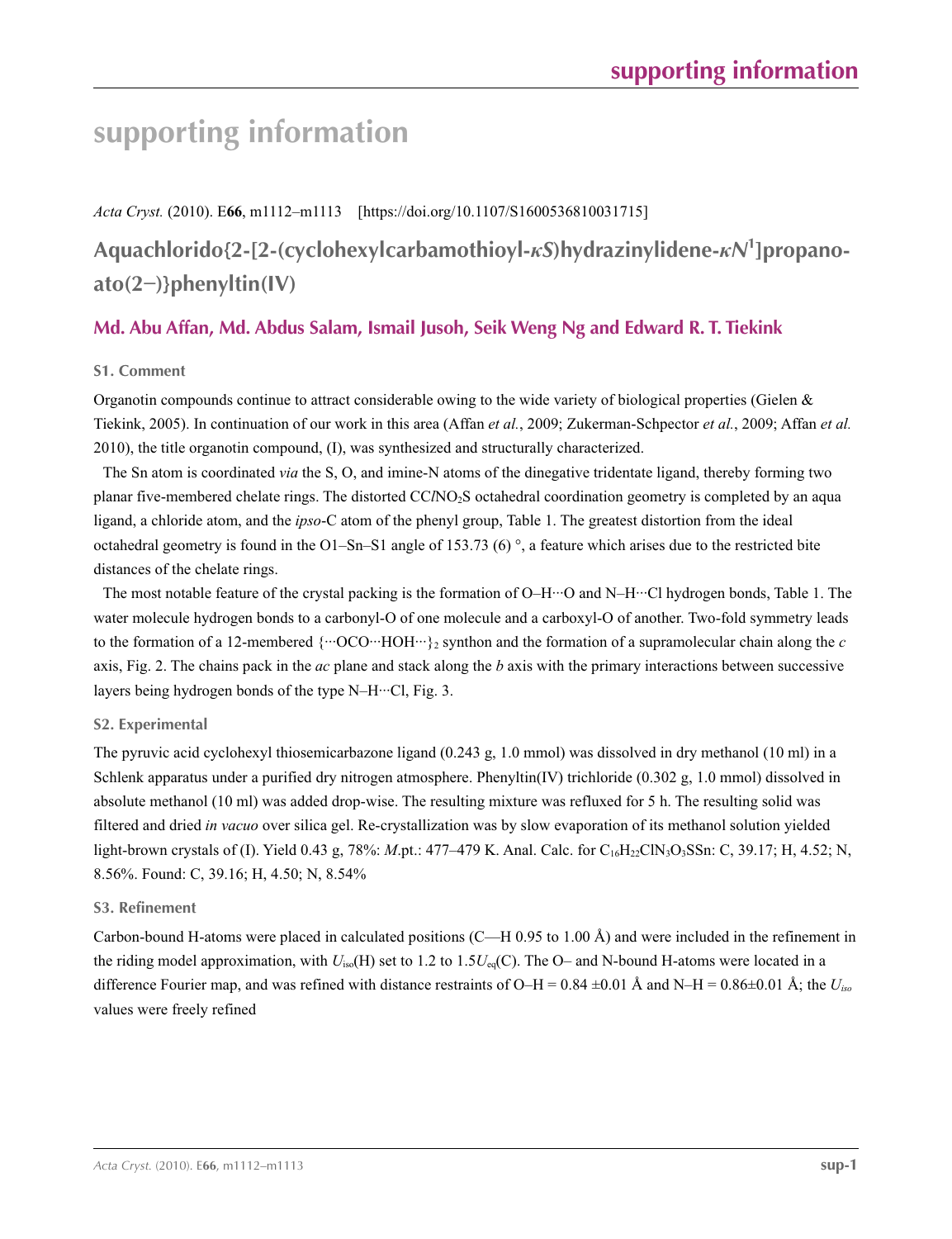

## **Figure 1**

The molecular structure of (I) showing the atom-labelling scheme and displacement ellipsoids at the 50% probability level.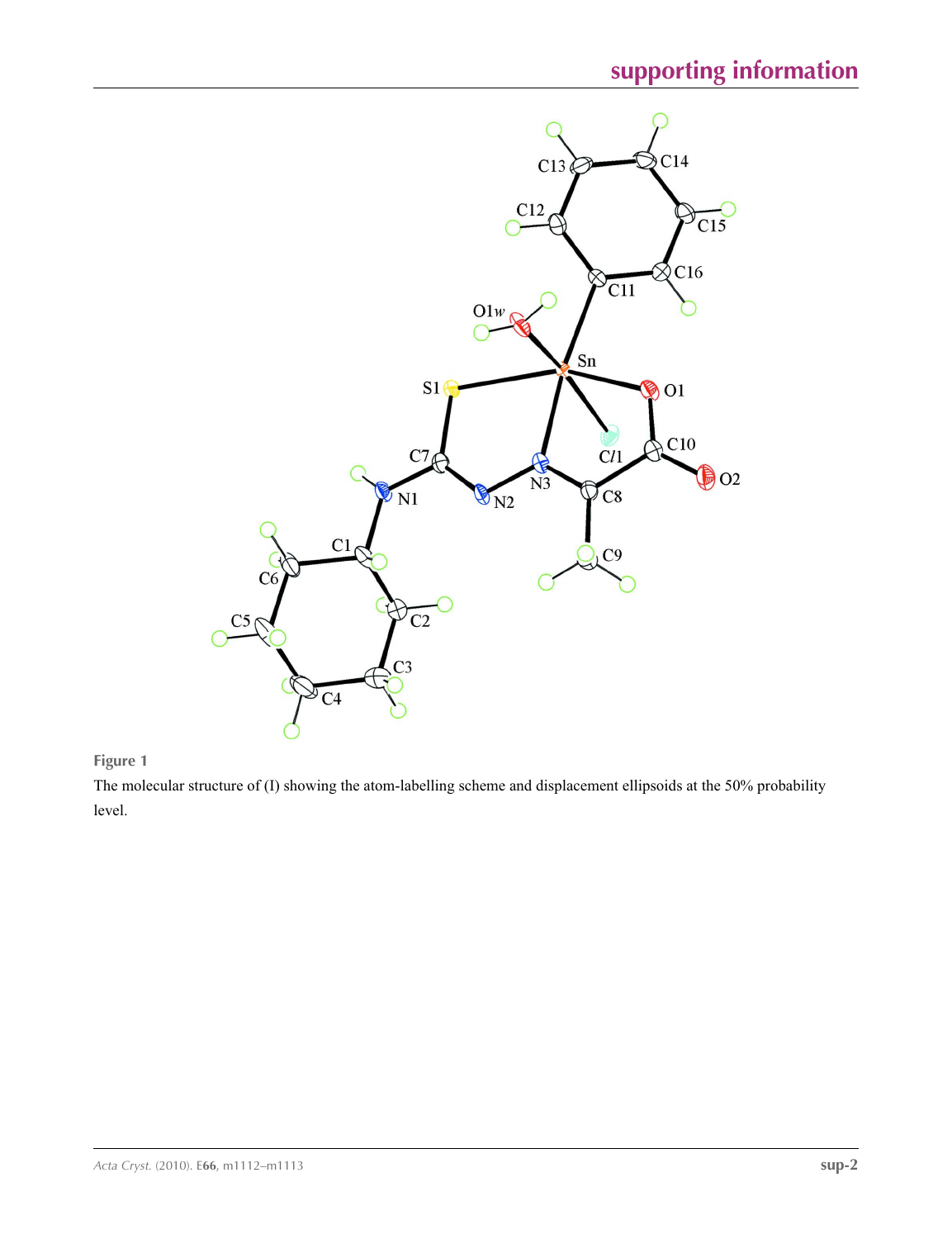

## **Figure 2**

Supramolecular chains along *c* in the structure of (I). The O–H···O hydrogen bonds are shown as orange dashed lines.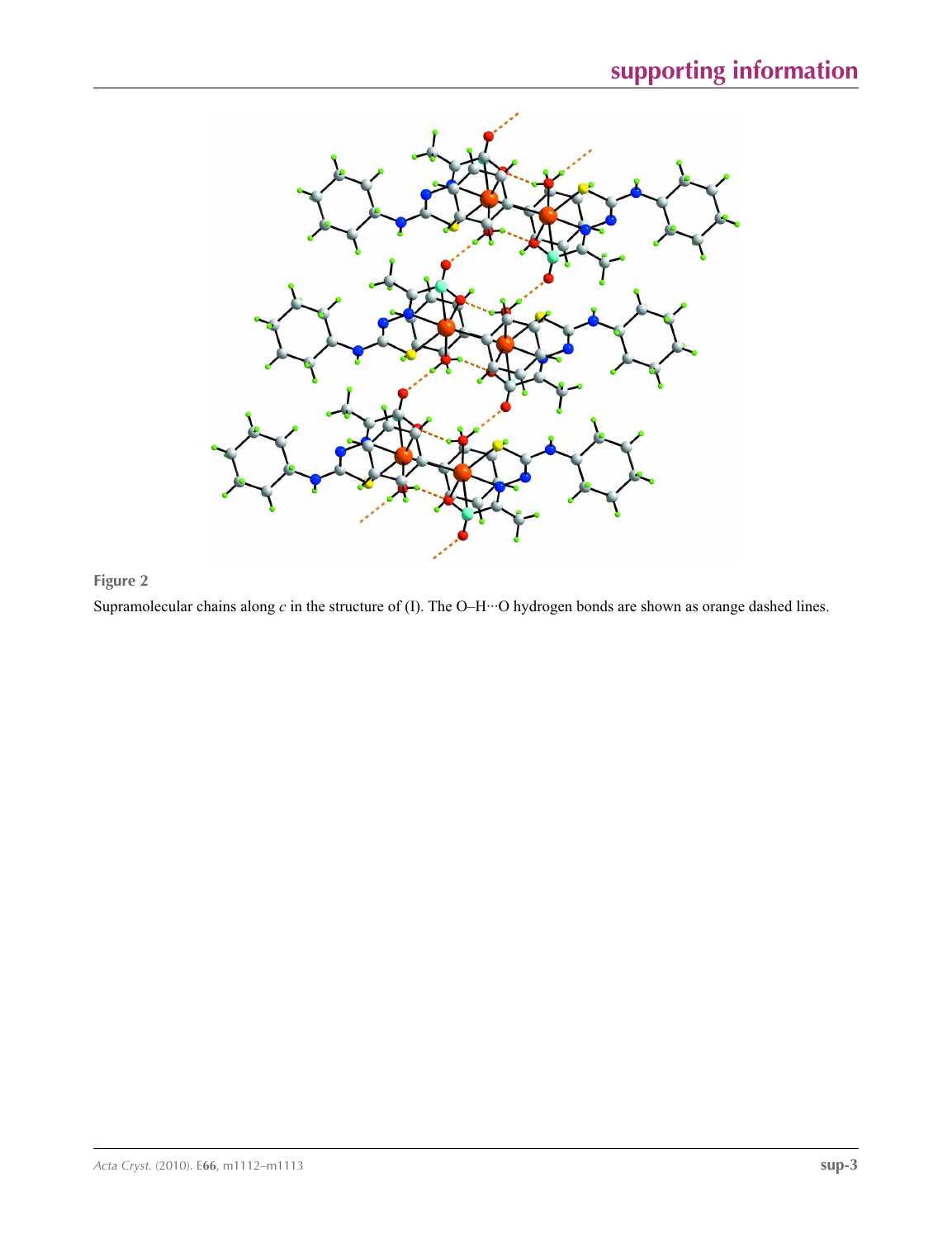

## **Figure 3**

Unit-cell contents shown in projection down the *c* axis in (I). The N–H···Cl hydrogen bonds between layers are shown as brown dashed lines.

**Aquachlorido{2-[2-(cyclohexylcarbamothioyl-***κS***)hydrazinylidene-** *κN***<sup>1</sup> ]propanoato(2-)}phenyltin(IV)** 

## *Crystal data*

| $M_r = 490.57$<br>Monoclinic, C2/c<br>Hall symbol: -C 2yc<br>$a = 16.3904(9)$ Å<br>$b = 19.2018(10)$ Å<br>$c = 13.1127(7)$ Å<br>$\beta$ = 108.4421 (7) <sup>o</sup><br>$V = 3915.0$ (4) Å <sup>3</sup><br>$Z = 8$                                         | $D_x = 1.665$ Mg m <sup>-3</sup><br>Mo Ka radiation, $\lambda = 0.71073$ Å<br>Cell parameters from 8808 reflections<br>$\theta$ = 2.6–28.3°<br>$\mu = 1.57$ mm <sup>-1</sup><br>$T = 100 \text{ K}$<br>Block, light-brown<br>$0.30 \times 0.25 \times 0.20$ mm                                  |
|-----------------------------------------------------------------------------------------------------------------------------------------------------------------------------------------------------------------------------------------------------------|-------------------------------------------------------------------------------------------------------------------------------------------------------------------------------------------------------------------------------------------------------------------------------------------------|
| Data collection<br>Bruker SMART APEX<br>diffractometer<br>Radiation source: fine-focus sealed tube<br>Graphite monochromator<br>$\omega$ scan<br>Absorption correction: multi-scan<br>(SADABS; Sheldrick, 1996)<br>$T_{\min}$ = 0.613, $T_{\max}$ = 0.746 | 18020 measured reflections<br>4498 independent reflections<br>3853 reflections with $I > 2\sigma(I)$<br>$R_{\text{int}} = 0.034$<br>$\theta_{\text{max}} = 27.5^{\circ}, \theta_{\text{min}} = 1.7^{\circ}$<br>$h = -21 \rightarrow 21$<br>$k = -24 \rightarrow 24$<br>$l = -16 \rightarrow 17$ |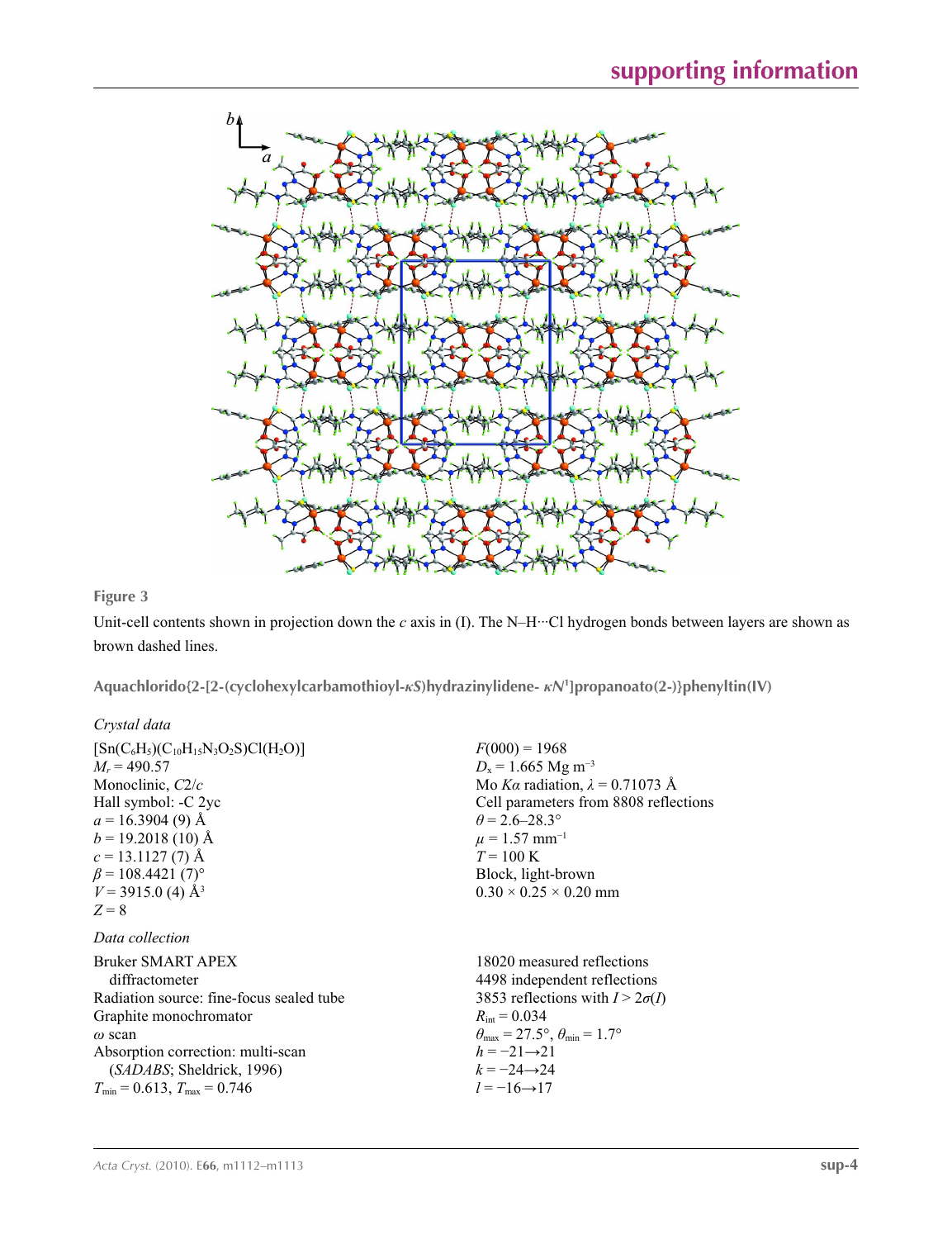*Refinement*

| Secondary atom site location: difference Fourier            |
|-------------------------------------------------------------|
| map                                                         |
| Hydrogen site location: inferred from                       |
| neighbouring sites                                          |
| H atoms treated by a mixture of independent                 |
| and constrained refinement                                  |
| $w = 1/[\sigma^2(F_0^2) + (0.05P)^2 + 0.5P]$                |
| where $P = (F_0^2 + 2F_c^2)/3$                              |
| $(\Delta/\sigma)_{\text{max}} = 0.001$                      |
| $\Delta\rho_{\text{max}} = 0.54 \text{ e } \text{\AA}^{-3}$ |
| $\Delta\rho_{\rm min} = -0.53$ e Å <sup>-3</sup>            |
|                                                             |

#### *Special details*

**Geometry**. All s.u.'s (except the s.u. in the dihedral angle between two l.s. planes) are estimated using the full covariance matrix. The cell s.u.'s are taken into account individually in the estimation of s.u.'s in distances, angles and torsion angles; correlations between s.u.'s in cell parameters are only used when they are defined by crystal symmetry. An approximate (isotropic) treatment of cell s.u.'s is used for estimating s.u.'s involving l.s. planes.

**Refinement**. Refinement of  $F^2$  against ALL reflections. The weighted  $R$ -factor  $wR$  and goodness of fit  $S$  are based on  $F^2$ , conventional *R*-factors *R* are based on *F*, with *F* set to zero for negative *F*<sup>2</sup>. The threshold expression of  $F^2 > 2\sigma(F^2)$  is used only for calculating *R*-factors(gt) *etc*. and is not relevant to the choice of reflections for refinement. *R*-factors based on *F*<sup>2</sup> are statistically about twice as large as those based on *F*, and *R*- factors based on ALL data will be even larger.

*Fractional atomic coordinates and isotropic or equivalent isotropic displacement parameters (Å<sup>2</sup>)* 

|                  | $\boldsymbol{x}$ | $\mathcal{Y}$ | z            | $U_{\rm iso} * / U_{\rm eq}$ |
|------------------|------------------|---------------|--------------|------------------------------|
| Sn               | 0.404486(12)     | 0.620716(10)  | 0.467538(16) | 0.01146(8)                   |
| C11              | 0.34899(5)       | 0.69580(4)    | 0.30936(6)   | 0.01767(16)                  |
| S1               | 0.32710(5)       | 0.68215(4)    | 0.57359(6)   | 0.01380(16)                  |
| O <sub>1</sub>   | 0.41904(13)      | 0.54024(11)   | 0.36085(18)  | 0.0163(5)                    |
| O2               | 0.34146(15)      | 0.47501(12)   | 0.22370(19)  | 0.0209(5)                    |
| O1W              | 0.43443(15)      | 0.53800(13)   | 0.5926(2)    | 0.0201(5)                    |
| H1W              | 0.475(3)         | 0.512(3)      | 0.590(5)     | $0.09(2)$ *                  |
| H2W              | 0.406(3)         | 0.531(3)      | 0.634(3)     | $0.066(17)^*$                |
| N1               | 0.16705(17)      | 0.65474(14)   | 0.5583(2)    | 0.0158(5)                    |
| H1N              | 0.176(2)         | 0.6892(13)    | 0.602(2)     | $0.019(10)*$                 |
| N2               | 0.21381(16)      | 0.58361(13)   | 0.4501(2)    | 0.0151(5)                    |
| N <sub>3</sub>   | 0.27999(16)      | 0.56696(13)   | 0.4134(2)    | 0.0140(5)                    |
| C1               | 0.0801(2)        | 0.62496(16)   | 0.5200(3)    | 0.0182(7)                    |
| H1A              | 0.0852           | 0.5735        | 0.5119       | $0.022*$                     |
| C <sub>2</sub>   | 0.0277(2)        | 0.6546(2)     | 0.4129(3)    | 0.0275(8)                    |
| H2A              | 0.0576           | 0.6459        | 0.3593       | $0.033*$                     |
| H2B              | 0.0219           | 0.7056        | 0.4195       | $0.033*$                     |
| C <sub>3</sub>   | $-0.0616(3)$     | 0.6211(3)     | 0.3750(4)    | 0.0455(12)                   |
| H <sub>3</sub> A | $-0.0958$        | 0.6422        | 0.3058       | $0.055*$                     |
| H3B              | $-0.0558$        | 0.5707        | 0.3630       | $0.055*$                     |
| C4               | $-0.1082(2)$     | 0.6313(2)     | 0.4576(4)    | 0.0354(10)                   |
| H <sub>4</sub> A | $-0.1207$        | 0.6815        | 0.4625       | $0.042*$                     |
| H4B              | $-0.1637$        | 0.6061        | 0.4339       | $0.042*$                     |
| C <sub>5</sub>   | $-0.0553(2)$     | 0.6053(2)     | 0.5669(4)    | 0.0324(9)                    |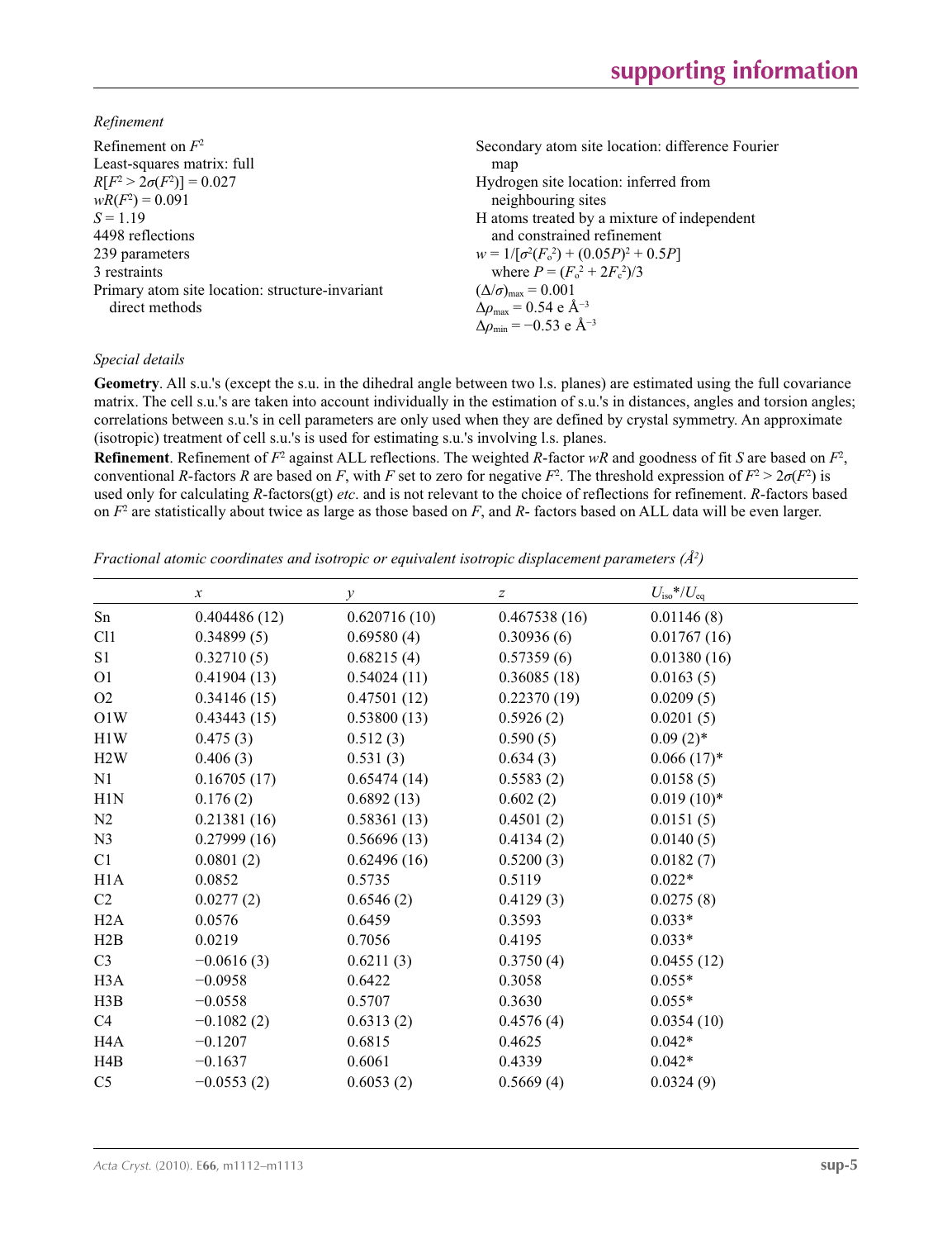| H <sub>5</sub> A | $-0.0496$   | 0.5540      | 0.5644    | $0.039*$  |
|------------------|-------------|-------------|-----------|-----------|
| H5B              | $-0.0852$   | 0.6163      | 0.6197    | $0.039*$  |
| C6               | 0.0344(2)   | 0.63821(19) | 0.6035(3) | 0.0230(7) |
| H <sub>6</sub> A | 0.0294      | 0.6890      | 0.6133    | $0.028*$  |
| H <sub>6</sub> B | 0.0687      | 0.6181      | 0.6735    | $0.028*$  |
| C7               | 0.2306(2)   | 0.63535(16) | 0.5207(3) | 0.0140(6) |
| C8               | 0.27078(19) | 0.52131(16) | 0.3388(2) | 0.0147(6) |
| C9               | 0.1909(2)   | 0.48168(17) | 0.2862(3) | 0.0204(7) |
| H <sub>9</sub> A | 0.1428      | 0.5030      | 0.3041    | $0.031*$  |
| H9B              | 0.1982      | 0.4334      | 0.3116    | $0.031*$  |
| H <sub>9</sub> C | 0.1789      | 0.4825      | 0.2081    | $0.031*$  |
| C10              | 0.34849(19) | 0.51063(16) | 0.3033(3) | 0.0155(6) |
| C11              | 0.53637(18) | 0.64917(15) | 0.5141(2) | 0.0131(6) |
| C12              | 0.5831(2)   | 0.66164(17) | 0.6212(3) | 0.0198(7) |
| H12A             | 0.5558      | 0.6584      | 0.6750    | $0.024*$  |
| C13              | 0.6698(2)   | 0.67889(19) | 0.6493(3) | 0.0226(7) |
| H13              | 0.7013      | 0.6884      | 0.7222    | $0.027*$  |
| C <sub>14</sub>  | 0.7103(2)   | 0.68218(19) | 0.5720(3) | 0.0230(7) |
| H <sub>14</sub>  | 0.7697      | 0.6935      | 0.5919    | $0.028*$  |
| C15              | 0.6644(2)   | 0.66898(18) | 0.4644(3) | 0.0221(7) |
| H15              | 0.6923      | 0.6708      | 0.4112    | $0.027*$  |
| C16              | 0.5775(2)   | 0.65323(17) | 0.4362(3) | 0.0187(7) |
| H <sub>16</sub>  | 0.5457      | 0.6451      | 0.3629    | $0.022*$  |
|                  |             |             |           |           |

*Atomic displacement parameters (Å2 )*

|                | $U^{11}$    | $U^{22}$    | $U^{33}$    | $U^{12}$      | $U^{13}$   | $U^{23}$      |
|----------------|-------------|-------------|-------------|---------------|------------|---------------|
| Sn             | 0.01020(12) | 0.01204(12) | 0.01312(13) | 0.00088(7)    | 0.00509(8) | $-0.00039(7)$ |
| C11            | 0.0226(4)   | 0.0173(4)   | 0.0131(4)   | 0.0036(3)     | 0.0056(3)  | 0.0019(3)     |
| S <sub>1</sub> | 0.0125(3)   | 0.0155(4)   | 0.0143(4)   | 0.0011(3)     | 0.0054(3)  | $-0.0021(3)$  |
| O <sub>1</sub> | 0.0140(10)  | 0.0154(11)  | 0.0216(12)  | $-0.0001(8)$  | 0.0087(9)  | $-0.0032(9)$  |
| O <sub>2</sub> | 0.0226(12)  | 0.0207(12)  | 0.0239(13)  | $-0.0031(9)$  | 0.0137(10) | $-0.0074(10)$ |
| O1W            | 0.0162(11)  | 0.0218(12)  | 0.0270(13)  | 0.0088(9)     | 0.0137(10) | 0.0105(10)    |
| N1             | 0.0133(12)  | 0.0166(14)  | 0.0200(14)  | 0.0002(10)    | 0.0089(11) | $-0.0040(11)$ |
| N <sub>2</sub> | 0.0128(12)  | 0.0174(13)  | 0.0187(14)  | 0.0013(10)    | 0.0099(10) | $-0.0015(11)$ |
| N <sub>3</sub> | 0.0147(12)  | 0.0135(12)  | 0.0163(13)  | 0.0017(10)    | 0.0083(10) | 0.0009(10)    |
| C1             | 0.0138(15)  | 0.0158(16)  | 0.0284(19)  | $-0.0014(11)$ | 0.0117(14) | $-0.0014(13)$ |
| C <sub>2</sub> | 0.0185(17)  | 0.045(2)    | 0.0203(18)  | $-0.0013(15)$ | 0.0084(14) | $-0.0053(16)$ |
| C <sub>3</sub> | 0.021(2)    | 0.078(4)    | 0.035(3)    | $-0.0079(19)$ | 0.0054(17) | $-0.024(2)$   |
| C4             | 0.0161(17)  | 0.045(3)    | 0.048(3)    | $-0.0062(16)$ | 0.0146(17) | $-0.0146(19)$ |
| C <sub>5</sub> | 0.0234(19)  | 0.0272(19)  | 0.056(3)    | $-0.0001(15)$ | 0.0258(19) | 0.0030(18)    |
| C6             | 0.0174(16)  | 0.0292(18)  | 0.0270(19)  | 0.0058(14)    | 0.0136(14) | 0.0069(15)    |
| C7             | 0.0163(15)  | 0.0127(14)  | 0.0148(15)  | 0.0012(11)    | 0.0073(12) | 0.0023(12)    |
| C8             | 0.0147(14)  | 0.0155(15)  | 0.0151(15)  | 0.0018(11)    | 0.0066(12) | $-0.0004(12)$ |
| C9             | 0.0184(16)  | 0.0188(17)  | 0.0260(18)  | $-0.0035(13)$ | 0.0100(14) | $-0.0066(14)$ |
| C10            | 0.0165(15)  | 0.0137(15)  | 0.0184(16)  | 0.0006(12)    | 0.0085(12) | 0.0009(12)    |
| C11            | 0.0113(13)  | 0.0123(14)  | 0.0164(15)  | 0.0010(11)    | 0.0056(11) | 0.0023(12)    |
| C12            | 0.0166(15)  | 0.0265(18)  | 0.0186(17)  | $-0.0005(13)$ | 0.0090(13) | 0.0020(14)    |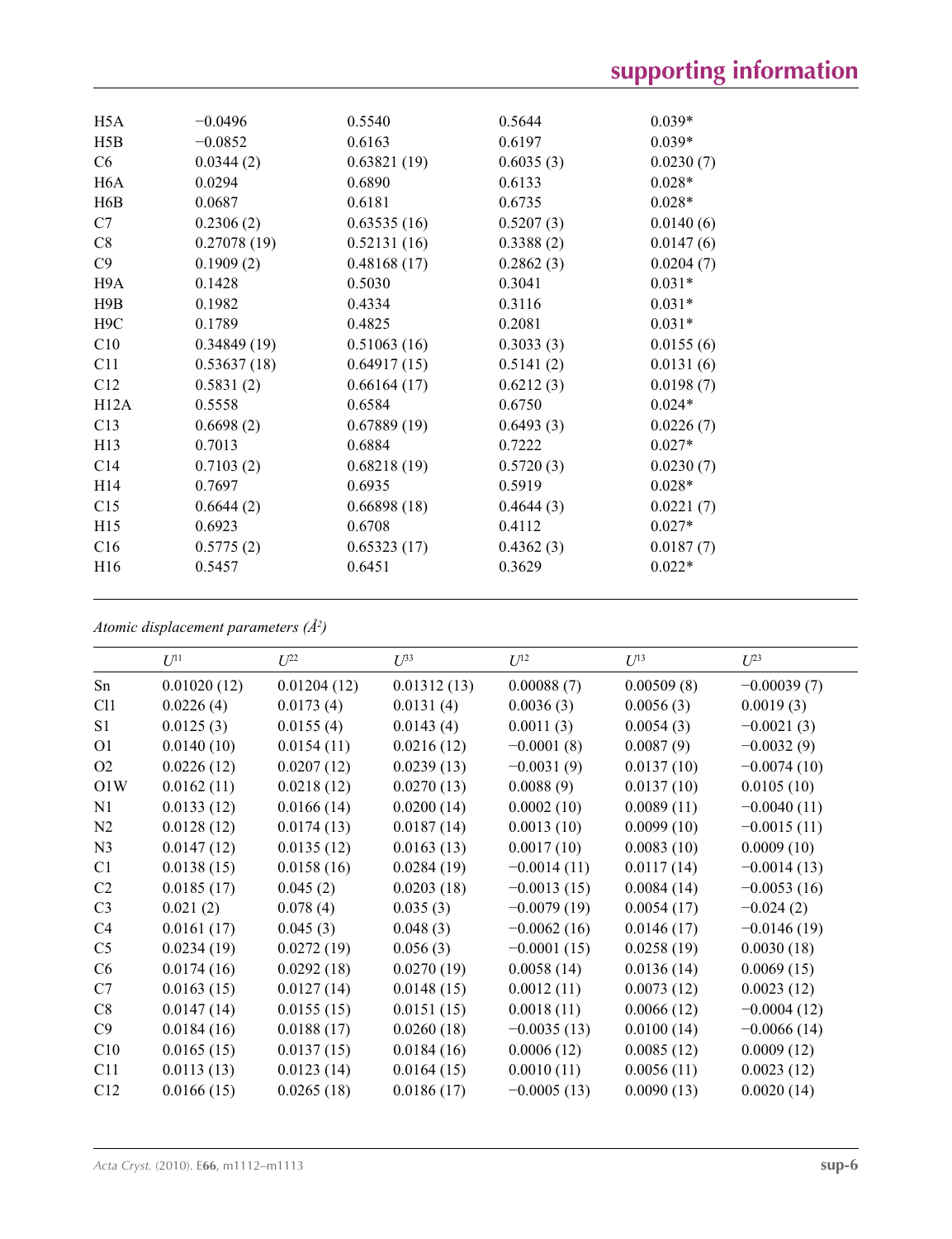# **supporting information**

| C <sub>13</sub> | 0.0179(16) | 0.034(2)   | 0.0126(16) | $-0.0060(14)$ | $-0.0001(13)$ | 0.0006(14)    |
|-----------------|------------|------------|------------|---------------|---------------|---------------|
| C <sub>14</sub> | 0.0123(15) | 0.0324(19) | 0.0227(18) | $-0.0044(13)$ | 0.0034(13)    | 0.0030(15)    |
| C15             | 0.0147(15) | 0.0342(19) | 0.0198(17) | $-0.0017(14)$ | 0.0088(13)    | 0.0030(15)    |
| C <sub>16</sub> | 0.0162(15) | 0.0255(18) | 0.0138(16) | 0.0002(13)    | 0.0042(12)    | $-0.0013(13)$ |

*Geometric parameters (Å, º)*

| $Sn - C11$       | 2.123(3)   | $C3 - H3B$       | 0.9900   |
|------------------|------------|------------------|----------|
| $Sn - O1$        | 2.148(2)   | $C4-C5$          | 1.506(6) |
| $Sn - N3$        | 2.195(3)   | $C4 - H4A$       | 0.9900   |
| $Sn - O1w$       | 2.224(2)   | $C4 - H4B$       | 0.9900   |
| $Sn - Cl1$       | 2.4524(8)  | $C5-C6$          | 1.532(5) |
| $Sn - S1$        | 2.4598(7)  | $C5 - H5A$       | 0.9900   |
| $S1 - C7$        | 1.759(3)   | $C5 - H5B$       | 0.9900   |
| $O1 - C10$       | 1.295(4)   | $C6 - H6A$       | 0.9900   |
| $O2 - C10$       | 1.223(4)   | $C6 - H6B$       | 0.9900   |
| $O1W - H1W$      | 0.84(5)    | $C8-C9$          | 1.482(4) |
| $O1W - H2W$      | 0.83(5)    | $C8 - C10$       | 1.502(4) |
| $N1 - C7$        | 1.339(4)   | $C9 - H9A$       | 0.9800   |
| $N1 - C1$        | 1.469(4)   | $C9 - H9B$       | 0.9800   |
| $N1 - H1N$       | 0.86(3)    | $C9 - H9C$       | 0.9800   |
| $N2-C7$          | 1.326(4)   | $C11 - C12$      | 1.391(4) |
| $N2 - N3$        | 1.357(3)   | $C11 - C16$      | 1.392(4) |
| $N3-C8$          | 1.286(4)   | $C12 - C13$      | 1.390(4) |
| $C1 - C2$        | 1.507(5)   | $C12 - H12A$     | 0.9500   |
| $C1-C6$          | 1.530(4)   | $C13 - C14$      | 1.377(5) |
| $Cl-H1A$         | 1.0000     | $C13 - H13$      | 0.9500   |
| $C2-C3$          | 1.531(5)   | $C14 - C15$      | 1.395(5) |
| $C2 - H2A$       | 0.9900     | $C14 - H14$      | 0.9500   |
| $C2 - H2B$       | 0.9900     | $C15 - C16$      | 1.387(4) |
| $C3-C4$          | 1.524(6)   | $C15 - H15$      | 0.9500   |
| $C3 - H3A$       | 0.9900     | $C16 - H16$      | 0.9500   |
| $C11 - Sn - O1$  | 93.42(10)  | $C5-C4-H4B$      | 109.3    |
| $C11 - Sn - N3$  | 166.35(10) | $C3-C4-H4B$      | 109.3    |
| $O1 - Sn - N3$   | 74.60 (9)  | H4A-C4-H4B       | 108.0    |
| $C11 - Sn - O1W$ | 90.27(10)  | $C4-C5-C6$       | 111.6(3) |
| $O1 - Sn - O1W$  | 85.55(9)   | $C4-C5-H5A$      | 109.3    |
| $N3$ —Sn—O1W     | 82.43 (9)  | $C6-C5-H5A$      | 109.3    |
| $C11 - Sn - C11$ | 99.40(8)   | $C4-C5-H5B$      | 109.3    |
| $O1 - Sn - Cl1$  | 87.71 (6)  | $C6-C5-H5B$      | 109.3    |
| $N3$ —Sn—Cl1     | 86.84 (7)  | $H5A - C5 - H5B$ | 108.0    |
| $O1W - Sn - Cl1$ | 168.53(7)  | $C1-C6-C5$       | 110.2(3) |
| $C11 - Sn - S1$  | 111.98(8)  | $C1-C6-H6A$      | 109.6    |
| $O1 - Sn - S1$   | 153.73(6)  | $C5-C6-H6A$      | 109.6    |
| $N3$ —Sn—S1      | 79.37(7)   | $C1-C6-HAB$      | 109.6    |
| $O1W - Sn - S1$  | 87.63(6)   | $C5-C6-HAB$      | 109.6    |
| $Cl1 - Sn - S1$  | 94.39(3)   | $H6A - C6 - H6B$ | 108.1    |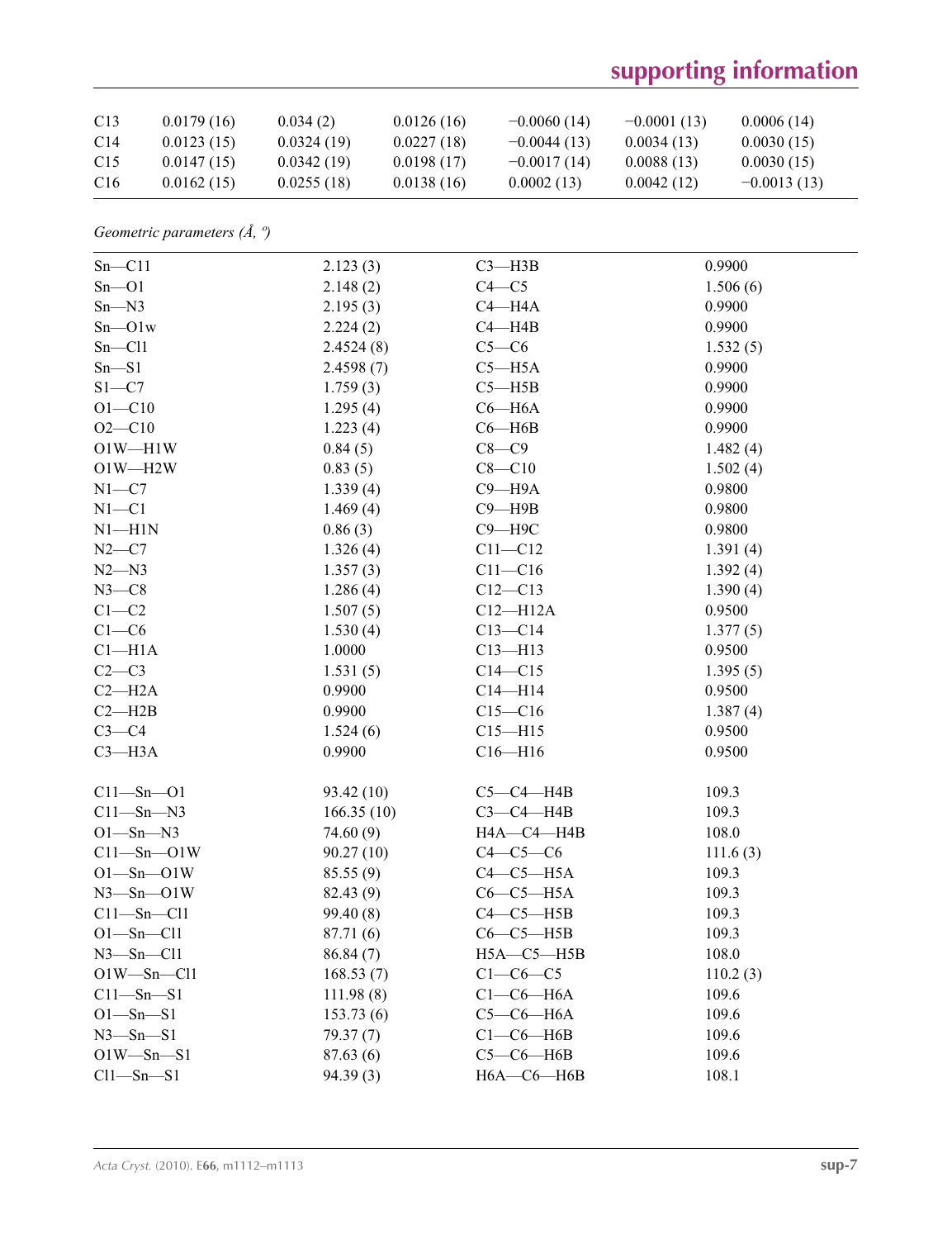| $C7 - S1 - Sn$        | 95.30(10)     | $N2 - C7 - N1$       | 116.8(3)    |
|-----------------------|---------------|----------------------|-------------|
| $C10 - O1 - Sn$       | 115.62(18)    | $N2-C7-S1$           | 128.3(2)    |
| $Sn$ – $O1$ W– $H1$ W | 113(4)        | $N1 - C7 - S1$       | 114.8(2)    |
| $Sn$ – $O1$ W– $H2$ W | 124(4)        | $N3 - C8 - C9$       | 125.3(3)    |
| $H1W$ — $O1W$ — $H2W$ | 123(5)        | $N3 - C8 - C10$      | 114.9(3)    |
| $C7 - N1 - C1$        | 123.4(3)      | $C9 - C8 - C10$      | 119.8(3)    |
| $C7 - N1 - H1N$       | 119(3)        | С8-С9-Н9А            | 109.5       |
| $Cl-M1-H1N$           | 118(2)        | $C8-C9$ -H9B         | 109.5       |
| $C7 - N2 - N3$        | 114.3(2)      | Н9А-С9-Н9В           | 109.5       |
| $C8 - N3 - N2$        | 121.0(3)      | С8-С9-Н9С            | 109.5       |
| $C8 - N3 - Sn$        | 116.1(2)      | Н9А-С9-Н9С           | 109.5       |
| $N2 - N3 - Sn$        | 122.70(19)    | Н9В-С9-Н9С           | 109.5       |
| $N1-C1-C2$            | 112.1(3)      | $O2 - C10 - O1$      | 124.6(3)    |
| $N1-C1-C6$            | 109.4(3)      | $O2 - C10 - C8$      | 118.7(3)    |
| $C2-C1-C6$            | 109.9(3)      | $O1 - C10 - C8$      | 116.6(3)    |
| $N1-C1-H1A$           | 108.4         | $C12-C11-C16$        | 119.4(3)    |
| $C2-C1-H1A$           | 108.4         | $C12 - C11 - Sn$     | 121.3(2)    |
| $C6-C1-H1A$           | 108.4         | $C16 - C11 - Sn$     | 119.2(2)    |
| $C1-C2-C3$            | 110.4(3)      | $C13 - C12 - C11$    | 119.9(3)    |
| $C1-C2-H2A$           | 109.6         | $C13 - C12 - H12A$   | 120.0       |
| $C3-C2-H2A$           | 109.6         | $C11 - C12 - H12A$   | 120.0       |
| $C1-C2-H2B$           | 109.6         | $C14 - C13 - C12$    | 120.4(3)    |
| $C3-C2-H2B$           |               | $C14 - C13 - H13$    | 119.8       |
|                       | 109.6         |                      |             |
| $H2A - C2 - H2B$      | 108.1         | $C12-C13-H13$        | 119.8       |
| $C4-C3-C2$            | 111.0(3)      | $C13 - C14 - C15$    | 120.3(3)    |
| $C4-C3-H3A$           | 109.4         | $C13-C14-H14$        | 119.9       |
| $C2-C3-H3A$           | 109.4         | $C15-C14-H14$        | 119.9       |
| $C4-C3-H3B$           | 109.4         | $C16-C15-C14$        | 119.3(3)    |
| $C2-C3-H3B$           | 109.4         | $C16-C15-H15$        | 120.3       |
| $H3A - C3 - H3B$      | 108.0         | $C14 - C15 - H15$    | 120.3       |
| $C5-C4-C3$            | 111.5(3)      | $C15-C16-C11$        | 120.7(3)    |
| $C5-C4-H4A$           | 109.3         | $C15-C16-H16$        | 119.7       |
| $C3-C4-H4A$           | 109.3         | $C11 - C16 - H16$    | 119.7       |
| $C11 - Sn - S1 - C7$  | $-173.02(13)$ | $N3 - N2 - C7 - S1$  | $-1.7(4)$   |
| $O1-Sn-S1-C7$         | $-8.72(18)$   | $C1 - N1 - C7 - N2$  | $-4.2(5)$   |
| $N3 - Sn - S1 - C7$   | $-0.95(12)$   | $C1 - N1 - C7 - S1$  | 176.4(2)    |
| $O1W - Sn - S1 - C7$  | $-83.69(12)$  | $Sn-S1-C7-N2$        | 1.9(3)      |
| $Cl1 - Sn - SI - C7$  | 85.00 (10)    | $Sn-S1-C7-N1$        | $-178.8(2)$ |
| $C11 - Sn - O1 - C10$ | $-173.8(2)$   | $N2 - N3 - C8 - C9$  | $-0.9(5)$   |
| $N3 - Sn - O1 - C10$  | 12.9(2)       | $Sn-M3-C8-C9$        | $-176.5(2)$ |
| $O1W$ —Sn— $O1$ —C10  | 96.2(2)       | $N2 - N3 - C8 - C10$ | 177.5(3)    |
| $Cl1 - Sn - O1 - Cl0$ | $-74.5(2)$    | $Sn - N3 - C8 - C10$ | 1.9(3)      |
| $S1 - Sn - O1 - C10$  | 20.8(3)       | $Sn - O1 - C10 - O2$ | 164.0(3)    |
| $C7 - N2 - N3 - C8$   | $-174.9(3)$   | $Sn - O1 - C10 - C8$ | $-16.3(3)$  |
| $C7 - N2 - N3 - Sn$   | 0.4(4)        | $N3 - C8 - C10 - 02$ | $-170.7(3)$ |
| $C11$ —Sn—N3—C8       | $-36.8(6)$    | $C9 - C8 - C10 - 02$ | 7.9(5)      |
| $O1 - Sn - N3 - C8$   | $-7.6(2)$     | $N3 - C8 - C10 - O1$ | 9.6(4)      |
|                       |               |                      |             |